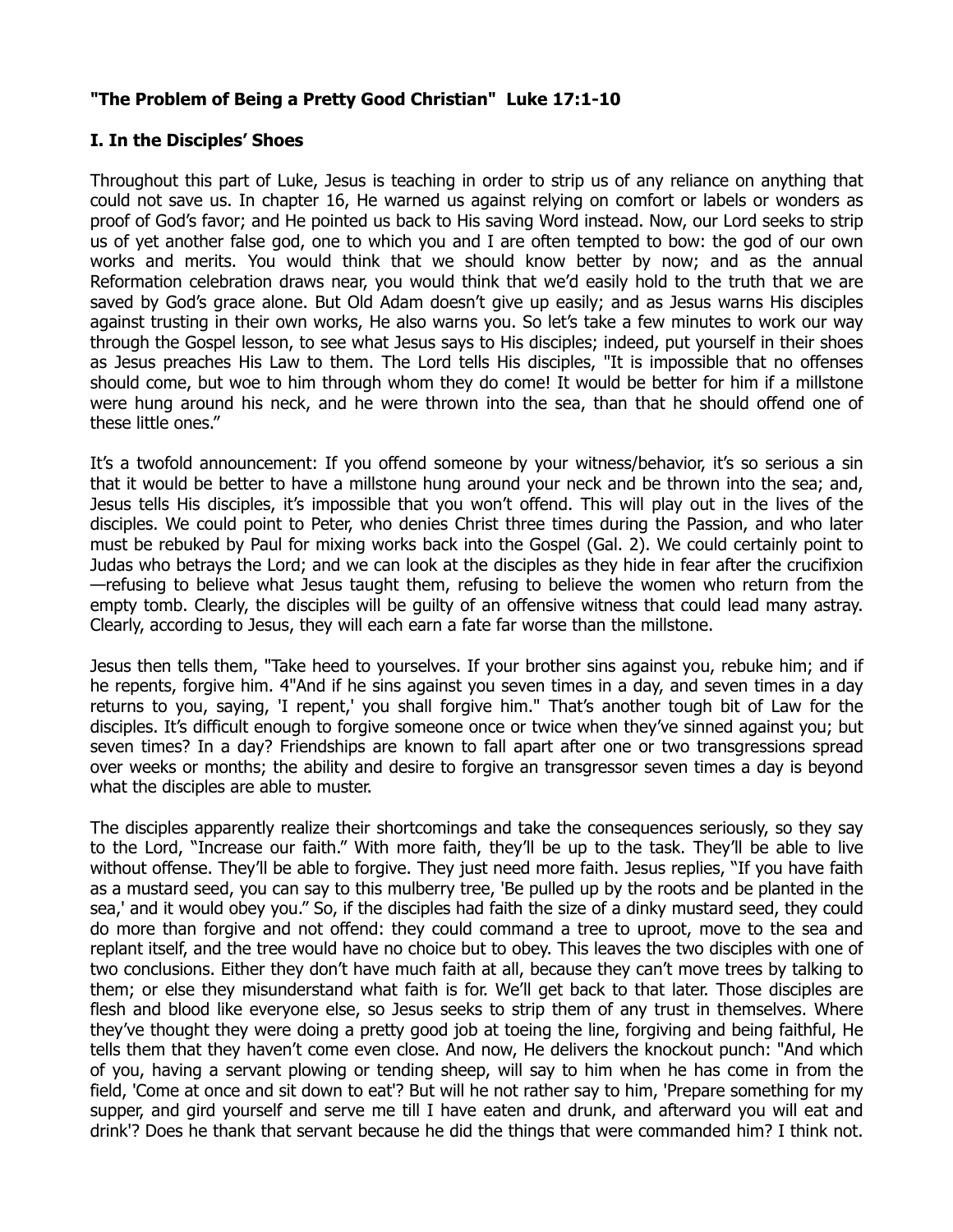So likewise you, when you have done all those things which you are commanded, say, 'We are unprofitable servants. We have done what was our duty to do.'"

Now, that's a blow. Let's say, for argument's sake, that the disciples are to excel. Let's say that they live lives in which they give no offense, and that they forgive everyone no matter how much they've been hurt. Let's say that they make proper use of faith and even move a mulberry tree to the sea. It's not going to happen, but let's just say it does. Let's just say that the disciples actually keep this Law. What then? Do they deserve extra praise from the Lord for going above and beyond the call of duty?

Is the Lord especially pleased that they've done such an excellent job? No. If the disciples do everything that they're supposed to—if they've kept every last bit of the Law, then—finally!— they've only done what they were supposed to be doing all along. They've only made it to the level of unworthy servants. They've finally turned in a satisfactory performance.

Do you see what Jesus tells His disciples? To them, pure and holy obedience of God's Law is so impossible that any improvement must count for something. When someone is doing better than they were before, the Lord must be impressed. But Jesus says otherwise: When someone keeps all of God's Law, they've finally done the minimum of what God told them to do all along. That's a tough standard: Perfection is satisfactory, and nothing less comes close. Everything else merits worse than the millstone. Is there hope for the disciples? Yes. We will return to that in a bit.

## **II. Pretty Good Christianity and the Perfect Christ**

You and I expect people to do their jobs. You expect the newspaper at the front door before breakfast. When it's there, you don't call up the paperboy to say thanks; but if it's missing, you're far more likely to call the paper dispatcher. Police officers do not take the time to thank citizens for obeying the law; if they pull you over, it's probably because you've done something wrong. Do you get the idea? When people do what they're supposed to do, that doesn't merit extra praise or a party. They're doing their duty. You and I have jobs to do, different vocations that the Lord gives to us: employee, boss, parent, child, husband, wife, student, teacher, congregational member, citizen, etc. With each of those vocations comes a set of requirements, expectations, things to do—a lot of requirements, a lot of expectations, and a lot of things to do. And frankly, even though we expect other people just to do their duty, we sure don't mind some recognition and appreciation for all that we do. That's why we have so many appreciation days throughout the year for mothers, fathers, grandparents, bosses, teachers, secretaries, etc.; well, that and to give the greeting card industry a shot in the arm. No matter how imperfectly we do our daily tasks, we expect some recognition for what we do.

This, of course, is the opposite of how it's supposed to be. Were it not for sin, we would happily thank everyone else for doing whatever they do, and not worry whether we receive any recognition or not. In the great scheme of things, the appreciation—or lack thereof—that we show for one another is a little thing. But here's where the rubber meets the road—our job performance before the Lord. When we figure we've done a pretty good job of being a Christian, we expect that that meets with His approval. If we've done a little bit better at keeping the rules, we expect the Lord to take note of our success.

The Lord warned His disciples against bringing offense. As a Christian, you are called to live a life that serves as a witness of God's goodness and mercy; **any** sin that you commit, then, has the potential of giving a bad witness, of scandalizing those who see it. **Any** sin has the potential of causing offense to others; and already it is an offense before God. So, do you ever grow impatient? Angry? Are you ever caught looking at something you're not supposed to—doing something that you shouldn't be doing? Do you ever partake in off-color humor with your buddies, just to fit in? Ever nod approvingly at some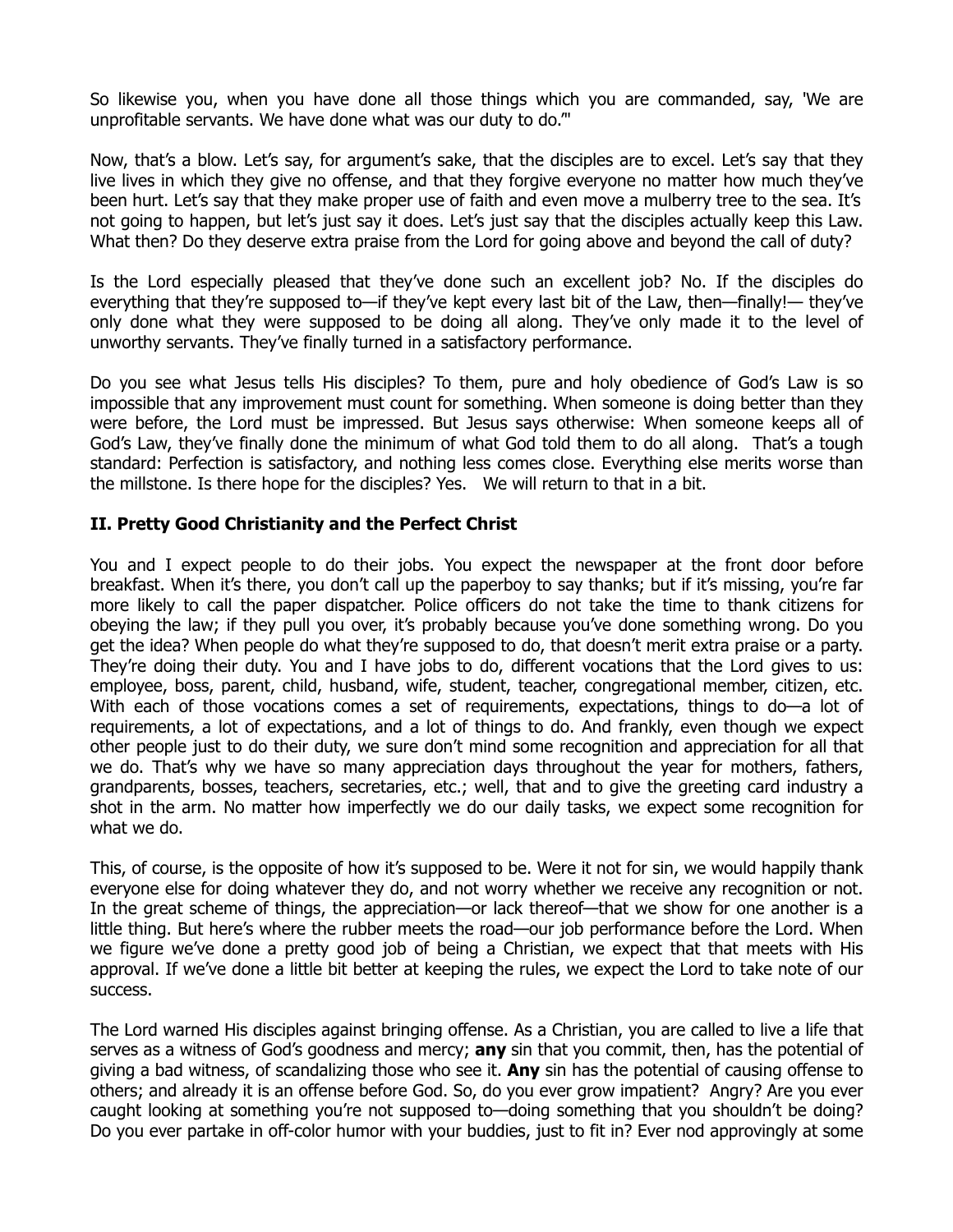sort of gossip or prejudice that's getting said? All of this brings offense, and could cause an observer to stumble. Therefore, the Lord says, for such sins it would be better for you to have a millstone around your neck and an undersea voyage. Now, note this: Jesus doesn't say that, if you offend less, that you'll get a smaller millstone and a chance to resurface. You're either sinless or you're not, and pretty good isn't good enough. In fact, if you give a life of perfect witness where you cause no sinful offense to anyone, what does it mean? It means that you've finally done what you were supposed to be doing all along. It means no millstone; but it also means no special achievement, either. In fact, you've finally qualified to be called an unworthy servant, nothing more.

The Lord warned His disciples to forgive, even forgive the same sinner seven times in a day. Thanks to that sinful nature, you and I are not prone to forgive in the first place. We bear grudges easily enough, and it's pretty natural for us to remember the sin and use it to our advantage later on. Forgiveness doesn't come naturally, and we often mouth words of forgiveness even while we still resent the sin. Now, imagine someone sinning against you not once, but seven times in a day! Each time, they say they're sorry, and so the Lord requires you to forgive them each time. Now, we're tempted to frustration, to throw up our hands and say, "Lord, I forgave Him twice! What more do you want?" The Lord responds, "Forgive him seven times, or seventy times seven and more if necessary. And remember: if you do forgive him all those time, it doesn't make you a super Christian. It means that you've finally done what you were supposed to be doing all along. You've reached the level of unworthy servant, nothing more."

Do you see what the Lord tells us here? His Law demands the impossible, obedience that we cannot do. And if we did the impossible, it wouldn't be anything special. It would only be our duty. No wonder the disciples said, "Increase our faith!" So we should also pray. But be careful here, too, because so many misunderstand faith. Sadly, many teach that faith is something that enables you to do whatever miracles you desire, and that as your faith increases you can actually stop sinning in this life. But if that's the case, then faith is something that teaches you to rely on you, not Christ—as long as you believe enough in Jesus, you can use His power to do what you want. Maybe you can actually be perfect, show yourself to be a worthy servant before God.

But all of that's wrong. It misunderstands faith in a way that takes focus off of Christ and puts it onto you. When that happens, you're a most unworthy servant indeed. After all, we mentioned that, throughout these Gospel lessons, Jesus is doing His best to strip from you any sort of hope that would fail you, so that you might trust in Him alone. The faith He gives isn't going to do the opposite and teach us to trust in our works and power of believing. Properly understood, faith is God's gift to you, and faith is what believes the Word and all the promises of God. And it is by this faith, dear friends, that you are delivered from the millstone around the neck and everlasting condemnation.

For one thing, faith believes what God says about His Law and the consequences of breaking it. It's Old Adam who says, "I'll show God that I'm good enough." Faith, on the other hand, acknowledges the brutal truth. By faith, we confess, "I am a sinner, for I have failed to keep God's Law. For that, I deserve everlasting condemnation. Even if I kept God's Law perfectly, I would only be doing what was expected of me; therefore, my far-from-perfect works do nothing to save me." In other words, faith acknowledges the truth that we are sinful and need a Savior, as Scripture declares. And now, your faith delights to hear what the Bible says about your Savior, Jesus Christ; because it is your Savior who feeds and increases your faith by His Word. Hear this Gospel now, that your faith might be strengthened.

Jesus was the worthy Servant for you. As the Son of God become flesh, He kept God's Law and obeyed His Father's will perfectly, without sin. He did this for you, living a perfect life in order to make up for your sins, to credit you with His perfect obedience. Therefore He was worthy—not just of appreciation, but of all glory, honor and praise. Faith trusts and rejoices that Jesus became flesh and